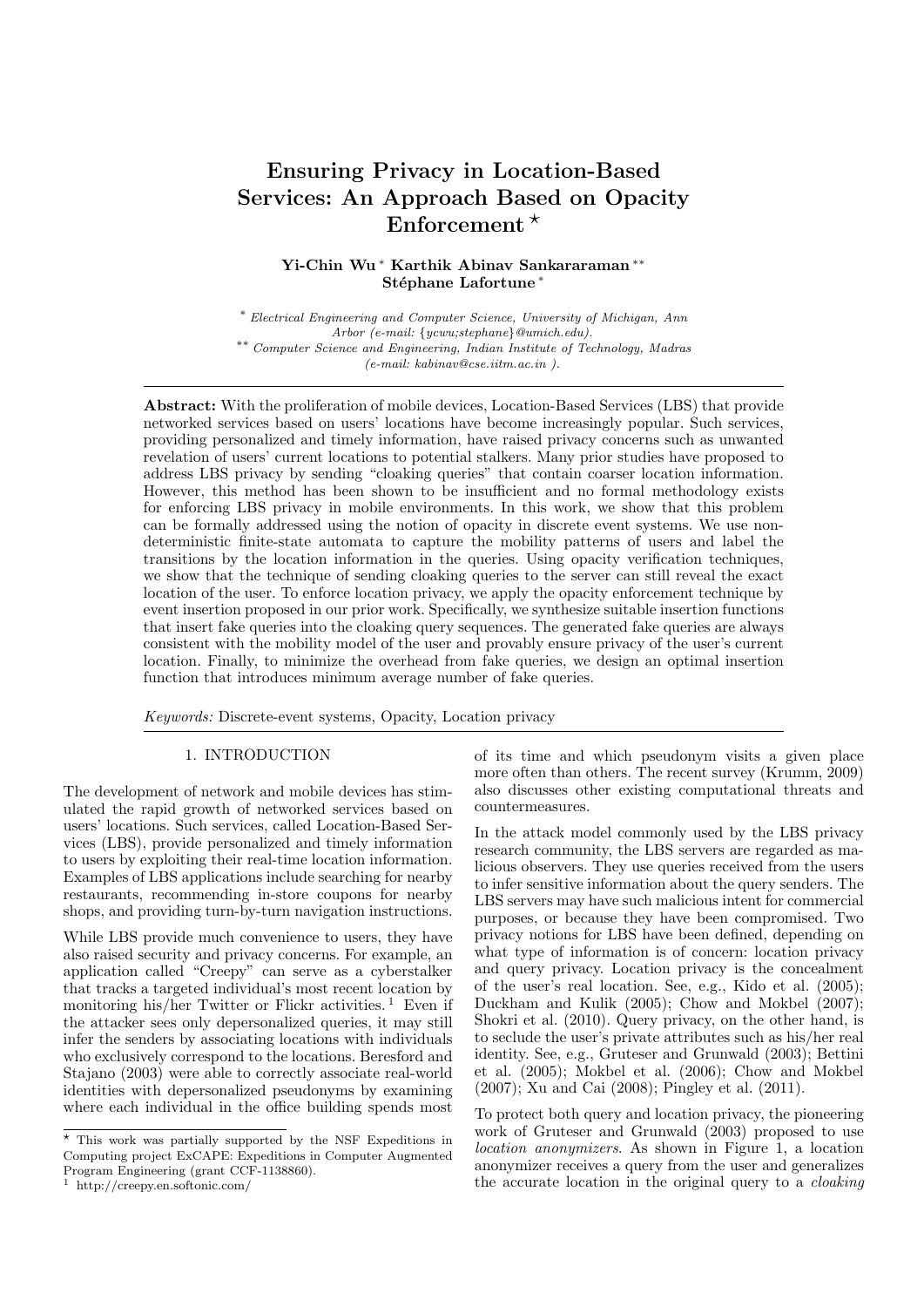region where  $k-1$  other potential or active users reside. The use of location anonymizers has become the most popular technique for protecting privacy in LBS. Most anonymizers in the following work, such as (Duckham and Kulik, 2005; Mokbel et al., 2006), are designed for protecting one-time queries. They are, however, insufficient when users continuously make queries. The attackers, by tracking the user's continuous moving trajectory, can figure out the real user or real location in the given cloaking query if other candidates have inconsistent trajectories (Bettini et al., 2005). Some works such as (Xu and Cai, 2008; Pingley et al., 2011) have addressed privacy in such dynamic settings. Finally, we refer to Shin et al. (2012) for a comprehensive overview of the existing schemes for protecting LBS users privacy.



Fig. 1. The traditional anonymizer framework

In this paper, we focus on location privacy in LBS when users make continuous queries. Without loss of generality, we assume that the attacker is the LBS server. We also assume that it has statistical mobility patterns of users but is not aware of the users' real-time locations. It aims to infer a given user's real location by utilizing the location information received in the queries. Motivated by the nature of event-driven dynamics in LBS, we propose to analyze and enforce location privacy using a formal approach based on opacity techniques from Discrete-Event Systems (DES). Unlike many prior works, the approach we propose is model-based; specifically, we construct an automaton model that captures the moving patterns of users. To characterize location privacy, we adapt the notion of currentstate opacity previously studied in the DES literature and introduce a related new notion called *current-state anonymity* that captures the observer's inability to know for sure the current state of the automaton. Because states of the automaton are locations in the moving patterns, location privacy is protected if and only if the constructed automaton has current-state anonymity.

A set of users' moving patterns on the Central Campus of the University of Michigan serves as a running example to demonstrate our methodology for privacy enforcement. First, a nondeterministic automaton is built from the moving patterns. We consider the anonymizer framework and label the transitions by the cloaking location information received by the LBS server. We then use the current-state estimator technique to verify current-state anonymity and show that the anonymizer is insufficient for protecting location privacy. To enforce location privacy, we propose to add to the anonymizer an *insertion function* that inserts fictitious queries to the cloaking queries from the anonymizer. As shown in Figure 2, the insertion function is placed at the interface between the anonymizer and the LBS server. It receives cloaking queries and inserts fictitious queries if the cloaking query sequence is going to reveal the user's real location. The design of a suitable insertion function follows the procedure for designing provably-correct insertion functions that we have recently developed (Wu and Lafortune, 2014). With such an insertion function, fictitious queries are inserted so that the resulting query sequence is always consistent with an existing moving pattern that does not reveal the user's real location. Finally, to minimize the overhead energy consumption or time delay caused by inserted queries, we follow the optimization procedure recently proposed in (Wu and Lafortune, 2013b) to design an *optimal* insertion function. Overall, the insertion mechanism of (Wu and Lafortune, 2014) fits well in the framework of LBS applications as insertion functions insert fictitious queries and drop their replies without affecting the quality of the LBS servers' replies to real queries.



Fig. 2. The proposed location insertion mechanism

Using fake queries for location obfuscation has been proposed in the LBS privacy literature; see e.g., (Kido et al.,  $2005$ ; Pingley et al.,  $2011$ ). The work in (Kido et al., 2005) generates random fake queries without considering the user's mobility patterns, and this raises the question of how convincing fake queries are. On the other hand, the algorithm in  $(Plngley et al., 2011)$  relies on mobility patterns. However, it differs from this paper in that it considers query privacy instead of location privacy.

The contribution of this paper is two-fold. First, we introduce a formal methodology to LBS privacy studies. The method leverages theoretical results from the study of opacity in DES to analyze and provably enforce location privacy. Second, this paper provides a concrete application of opacity techniques to a real-world problem.

The remaining sections of this paper are organized as follows. Section 2 introduces the common LBS architecture and the privacy concerns. Section 3 reviews the basics of the opacity problem in DES. In Section 4, we construct an automaton model from a set of mobility patterns on the Central Campus of the University of Michigan; this example is then used as a running example in the remaining two sections. We show in Section 5 how to verify location privacy using techniques for opacity verification. Then, in Section 6, we present the construction of an optimal insertion function for enforcement of location privacy. Finally, Section 7 concludes the paper.

#### 2. LOCATION-BASED SERVICES

A common LBS architecture, as illustrated in Figure 3, consists of four major components: mobile devices, positioning systems, communication networks, and the LBS server. The user makes queries from his/her mobile devices. The location information in the queries is obtained via positioning systems such as the Global Positioning System (GPS). To protect privacy, the user identification in the queries is replaced with an untraceable pseudonym.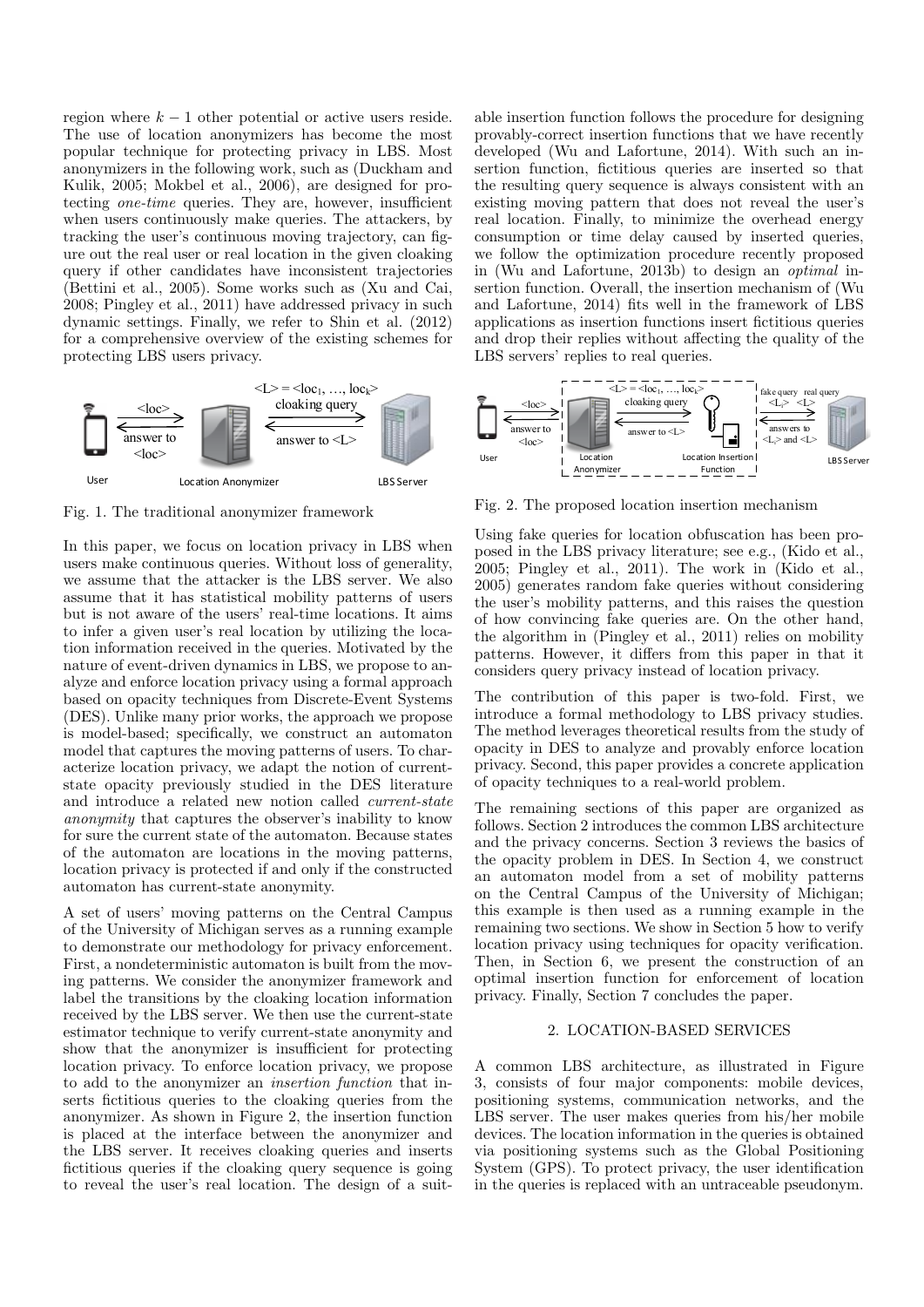The queries and their responses are transmitted between the user and the LBS server via communication networks.



Fig. 3. The common LBS architecture

#### 2.1 Privacy Concerns and the Attack Model

We assume the attack model that is commonly used in the LBS community. The LBS server is a malicious observer and other components are benign. Specifically, we consider one attack scenario discussed in (Shokri et al., 2010) where the server, i.e., the *attacker* in this paper, knows the statistical information of users' moving patterns but is not aware of users' real-time location. The attacker relies on the location information it receives to perform attacks.

Two types of privacy notions have been defined: location privacy and query privacy. Location privacy is to prevent inferring the real locations where queries are made from the queries themselves. Query privacy is to seclude the private attributes, such as the user's real identity, embedded in the queries. In this work, we assume that the attacker aims to associate a user query with its real location and focus on location privacy only.

#### 2.2 The Anonymizer Framework

The location *anonymizer* is the most popular technique used in the literature that aims to solve both location and query privacy. A location anonymizer, as shown in Figure 1, generalizes the accurate location in a given user's original query to a *cloaking* region where  $k-1$  other potential or active users reside. Implemented on a trusted third party, the anonymizer receives queries from users and forwards the cloaking queries to the LBS server.

This typical cloaking technique protects privacy for onetime queries only, but may fail in a dynamic environment where users continuously make queries (see, e.g., (Bettini et al.,  $(2005)$ ). In this paper, we will show this result by using opacity techniques from DES. We will also show how to enforce location privacy using the opacity enforcement technique developed in (Wu and Lafortune, 2014). Technical details will be presented in Sections 4, 5, and 6.

## 3. OPACITY IN DISCRETE EVENT SYSTEMS

Opacity is an information flow property that was first introduced in the computer science literature in (Mazaré, 2003). It has become an active research topic in DES, as this class of dynamic systems provides suitable formal models and analytical techniques for investigating such properties. The existing research on opacity include the verification and the enforcement of various opacity notions such as current-state opacity, initial-state opacity, and language-based opacity; see e.g., (Saboori and Hadjicostis,  $2008$ ; Lin,  $2011$ ; Cassez et al.,  $2012$ ; Wu and Lafortune,  $2013a$ ).

#### 3.1 Automata Models

In this paper, we use techniques from opacity problems in DES modeled as finite-state automata. The automaton, denoted by  $G$ , is nondeterministic in general.  $G =$  $(X, E, f, X_0)$  has a set of states X, a set of events E, a nondeterministic (potentially partial) state transition function (extended to strings)  $f: X \times E^* \to 2^X$ , and a set of initial-states  $X_0$ . Define  $\mathcal{L}(G, X_i) := \{t \in E^* :$  $(\exists x \in X_i)[f(x,t)]$  is defined. The language generated by G is the system behavior that is defined by  $\mathcal{L}(G, X_0)$ . For simplicity, when  $X_i = \{x\}$ , we write  $\mathcal{L}(G, x)$ . In general, the system is partially observable. Hence, the event set is partitioned into an observable set  $E<sub>o</sub>$  and an unobservable set  $E_{uo}$ . Given an event  $e \in E$ , its observation is the<br>output of the natural projection  $P : E \to E_o$  such that  $P(e) = e$  if  $e \in E_0$  and  $P(e) = \varepsilon$  if  $e \in E_{uo}$  where  $\varepsilon$  is the empty string. With this definition at hand, projection  $P$ is extended from  $E \to E_o$  to  $P: E^* \to E_o^*$  in a recursive manner:  $P(te) = P(t)P(e)$  where  $t \in E^*$  and  $e \in E$ .

#### 3.2 Opacity Problems

The settings of an opacity problem are: (1)  $G$  has a secret;  $(2)$  G is partially observable and/or nondeterministic; and  $(3)$  the attacker is an observer of G that has full knowledge of  $G$  but only observes  $G$  through projection  $P$ ; namely, the attacker's observations are strings in  $P[\mathcal{L}(G, X_0)].$ With the knowledge of  $G$  and its observations, the attacker infers the real behavior from the system by constructing estimates. The secret is said to be opaque if no attacker's estimate reveals the occurrence of the secret. That is, opacity holds if for any secret behavior, there exists at least one other non-secret behavior that is observationally equivalent to the attacker. Therefore, the attacker is not sure whether the secret or the non-secret has occurred.

Different definitions of the secret yield different notions of opacity. In current-state opacity  $(CSO)$ , the secret is defined in terms of the current state of the system. Below we recall the formal definition of CSO:

*Definition 1.* (Current-State Opacity). Given system  $G =$  $(X, E, f, X_0)$ , projection P, and the set of secret states  $X_S \subseteq X$ , current-state opacity holds if  $\forall i \in X_0$  and  $\forall t \in \mathcal{L}(G, i)$  such that  $f(i, t) \subseteq X_S$ ,  $\exists j \in X_0$ ,  $\exists t' \in \mathcal{L}(G, j)$ such that: (i)  $f(j, t') \cap (X \setminus X_S) \neq \emptyset$  and (ii)  $P(t) = P(t')$ .

To fit the application of location privacy in LBS, we adapt the CSO definition and propose a new notion called Current-State Anonymity (CSA).

Definition 2. (Current-State Anonymity). Given system  $G = (X, E, f, X_0)$  and projection  $P$ , the system is current-<br>state anonymous if  $\forall i \in X_0$  and  $\forall t \in \mathcal{L}(G, i)$  such that  $f(i,t) = \{x\} \subseteq X, \exists j \in X_0, \exists t' \in \mathcal{L}(G,j), \exists x' \neq x \text{ such}$ that: (i)  $x' \in f(j, t')$  and (ii)  $P(t) = P(t')$ .

Current-state anonymity can be thought as CSO with multiple pairs of secret and non-secret states. Specifically,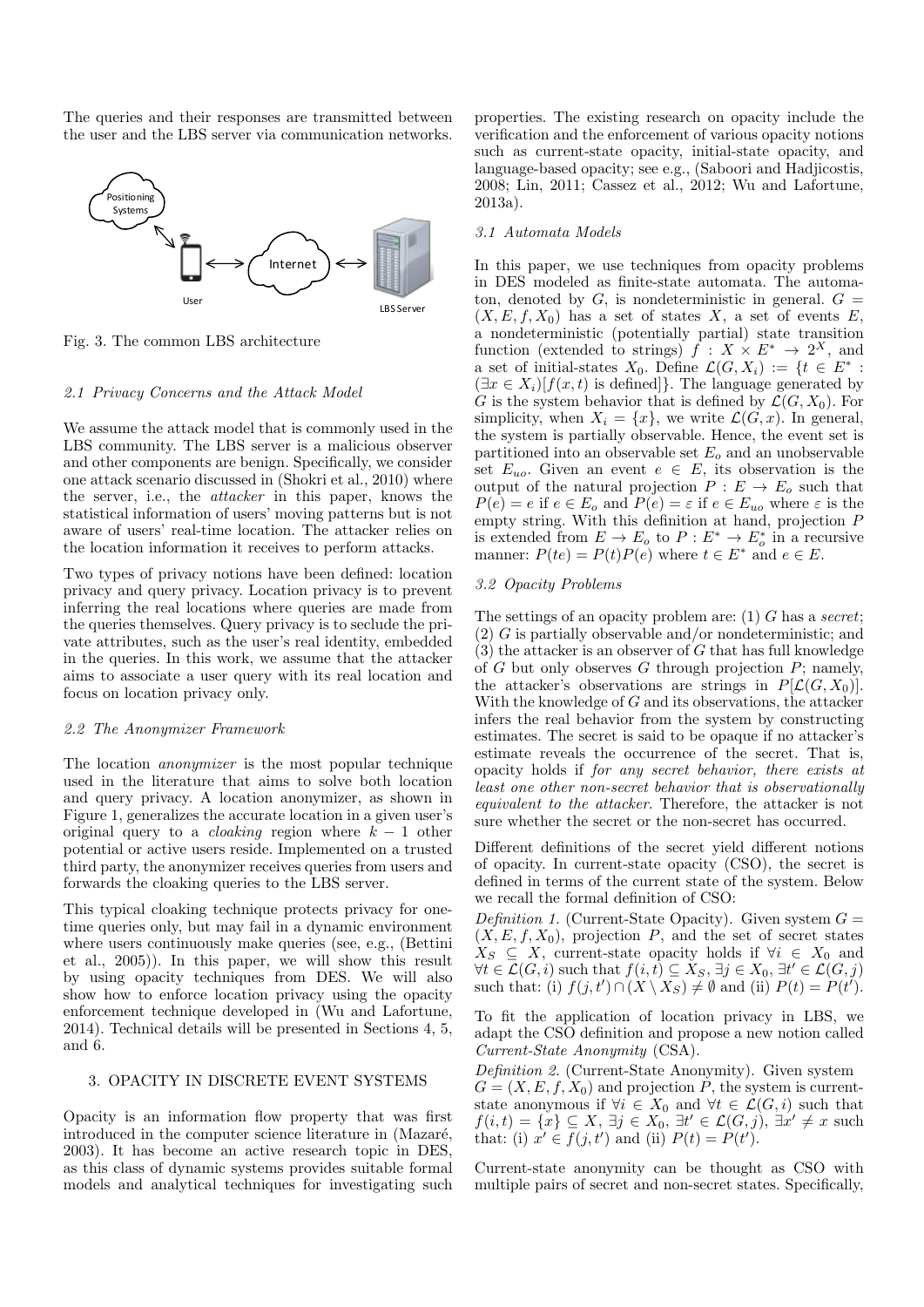a given system is CSA if it is CSO with respect to  $X_S = \{i\}, X_{NS} = X \setminus \{i\}, \forall i \in X$ . The similarity between the two notions allows us to use the current-state estimator of  $G$ , which is also the observer automaton of  $G$ as defined in (Cassandras and Lafortune, 2008), to verify CSA. Hereafter, we denote the current-state estimator of  $G$ by  $\mathcal{E}_G$ . The following proposition then follows immediately. *Proposition 3.* A given automaton  $G$  is current-state anonymous if and only if no state in  $\mathcal{E}_G$  is a singleton.

## 4. AUTOMATA MODELS FOR LBS

We consider the framework where the anonymizer is used. The attacker has statistical information about users' mobility patterns, but can only perform attacks using the cloaking information sent to the server.

To map LBS privacy to opacity problems in DES, one key element is to build a finite-state automaton model that is consistent with the knowledge of the attacker (i.e., the server). We discretize the physical map and capture users' mobility patterns in a finite-state automaton. Specifically, we show our modeling methodology using a set of walking paths on the Central Campus of the University of Michigan. The constructed automaton will be our running example that illustrates the use of opacity techniques for location privacy. Shown in Figure 4 is the map of the Central Campus. We select eight locations as states, marked in red in the figure. Mobility patterns, as shown in blue lines, define transitions between states. Regions  $A, B, C, D$ are cloaking regions precomputed by the anonymizer.<sup>2</sup> We omit the unobservable details and label transitions by the cloaking information received by the server. Specifically, transitions are labeled by the cloaking regions of their source nodes, meaning that the user makes queries when s/he is about to move to the next location. The users can start their walking paths from any location and thus  $X_0 = X$ . The constructed model is the nondeterministic finite-state automaton shown in Figure 5.

### 5. VERIFICATION OF LOCATION PRIVACY

To verify if the given moving patterns have location privacy, we need to know the server's location estimates and check if any estimate contains only one single location. Our methodology for constructing  $G$  from the moving patterns allows us to formulate location privacy as currentstate anonymity. Location privacy holds if and only if the constructed  $G$  is current-state anonymous. As stated in Proposition 3, current-state anonymity can be verified using the current-state estimator  $\mathcal{E}_G$ . The moving patterns have location privacy if and only if no estimate state is a singleton.

Let us go back to the Central Campus example in Figure 4. We construct the current-state estimator  $\mathcal{E}_G$  in Figure 6 to verify current-state anonymity. Before verifying, we first look at all estimate states in  $\mathcal{E}_G$  that are reached by single events from the initial state of  $\mathcal{E}_G$ , such as state  $\{4,6,7\}$  reached by event d. It can be found that no such state reveals the true location of the user. Because each cloaking region covers two distinct point locations and



Fig. 4. The University of Michigan Central Campus map



Fig. 5. The constructed automaton model  $G$ 

no such two locations lead to only one single location. location privacy for one-time queries can be guaranteed. However, to perform full verification, we need to examine the complete structure of  $\mathcal{E}_G$ . This corresponds to the server's knowledge in a dynamic environment where users continuously make queries. The estimate state  $\{6\}$  shows that the user will reveal his/her true location at state 6 (i.e., Cancer Center) after querying sequences such as cdd. Hence, current-sate anonymity does not hold. This revelation is because the server knows that consecutive queries  $d$ 's can only be made between states 6 and 7 and that the user came from region  $C$  from the first received query. This also shows that the anonymizer's cloaking technique does not necessarily provide location privacy.

## 6. ENFORCEMENT OF LOCATION PRIVACY

#### 6.1 I-Enforcing Insertion Functions

To resolve the location revelation identified in Section 5. we propose to add to the anonymizer an insertion function that inserts fake queries to the cloaking query sequence from the anonymizer. An insertion function, as introduced in (Wu and Lafortune, 2014) for opacity enforcement, is placed between the system and the outside attacker; it modifies the system behavior seen by the attacker. In the

 $2$  Shokri et al. (2010) has shown that computing cloaking regions in real-time does not improve privacy.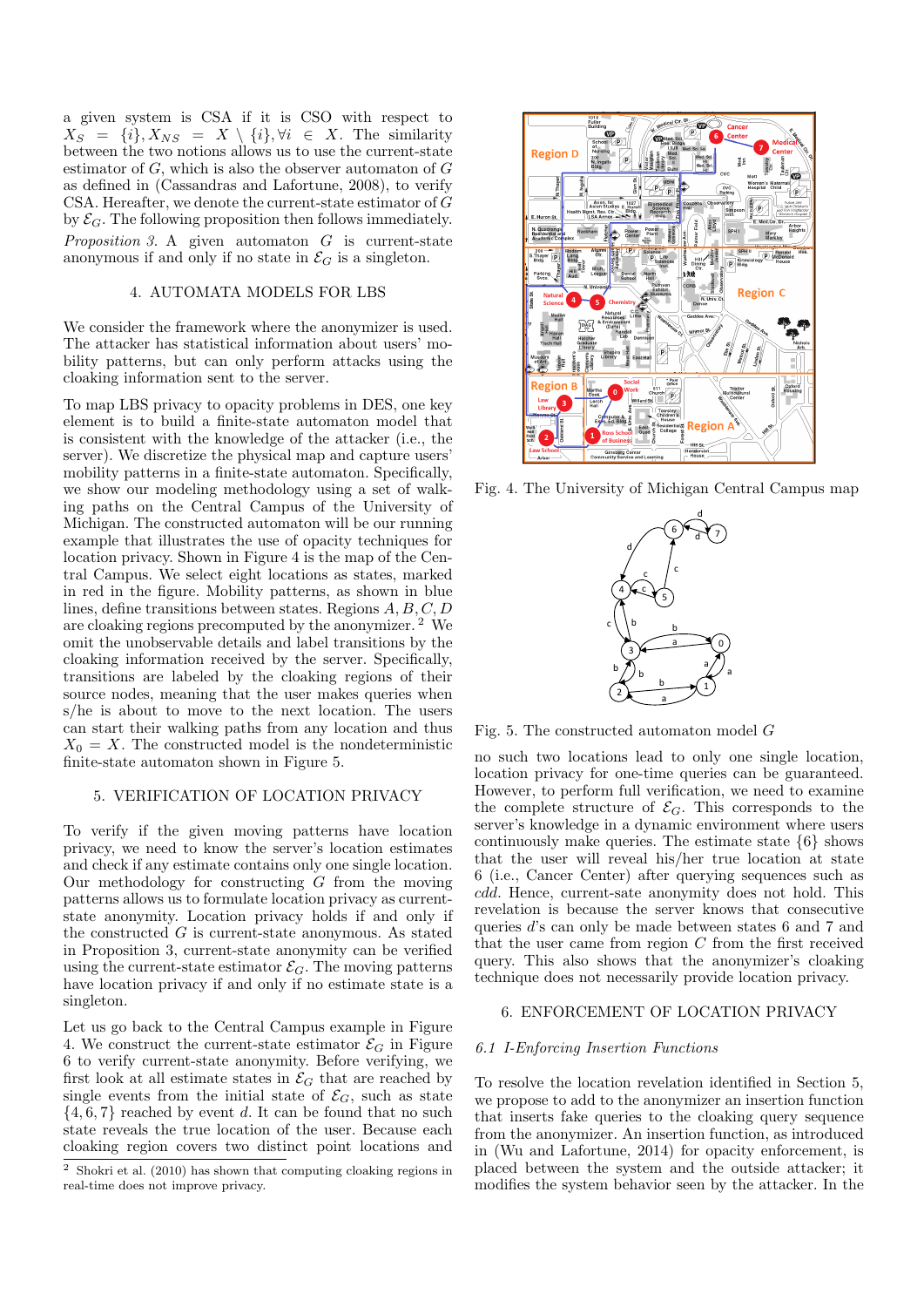

Fig. 6. The current-state estimator  $\mathcal{E}_G$  of G

framework of LBS, we place the insertion function at the output of the anonymizer, as shown in Figure 2. It inserts fake queries and drops their replies without affecting the quality of the server's replies to real queries.

We have characterized in (Wu and Lafortune, 2014) a property called *i-enforceability* that an insertion function needs to satisfy in order to enforce opacity. We have also constructed the so-called All Insertion Structure, or AIS, that enumerates in a finite-state transition structure all i-enforcing insertion functions. This AIS can then be employed to synthesize one insertion function. Both the i-enforceability property and the construction of the AIS are based on the *safe language*, denoted by  $L_{safe}$ , which contains all observable strings that are "safe" for the system to output (i.e., that do not lead to a violation of opacity). Hence, by suitably defining  $L_{safe}$ , we can use the techniques from (Wu and Lafortune, 2014) to develop insertion functions for current-state anonymity, the property of interest in this paper.

The safe language in the LBS location privacy problem consists of all observable strings that do not reveal the current location of the user. That is, it contains all strings in  $\mathcal{L}(\mathcal{E}_G)$  that do not visit singleton states (i.e., state  $\{6\}$ ) for  $\mathcal{E}_G$  in Figure 6). An insertion function  $f_I$  is i-enforcing if (1) every output behavior from  $f_I$  is in  $L_{safe}$ ; and (2)  $f_I$ does not block or change any query from the anonymizer. We construct the AIS of  $\tilde{G}$  by following the procedure in (Wu and Lafortune, 2014), adapted for our  $L_{safe}$ . The AIS enumerates all i-enforcing insertion functions using a game structure that describes the interaction of the system (i.e., the user's continuous queries from the anonymizer) and the insertion function. The entire AIS for the Central Campus example has 84 states; part of its structure is shown in Figure 7. As can be seen in the figure, the AIS is a bipartite graph with "square" states and "round" states. The shapes of these states tell us whether the anonymizer or the insertion function is acting in the game. At square states, the anonymizer enumerates all possible user queries according to the moving patterns. For example, initially at state 0, the anonymizer can output queries  $a, b, c, d$ . At round states, the insertion function enumerates all i-enforcing insertion choices, determined from the construction procedure of the AIS, that respond to the queries from the anonymizer. For example, after the anonymizer outputs  $d$ , at state 4, the insertion function can insert  $\varepsilon, b_i, c_i, b_i c_i c_i$ . By listing all actions of the two players in this manner, the AIS enumerates all i-enforcing

insertion functions. While the user continuously makes queries, the stages of this game are classified into a finite number of states in the AIS, thereby resulting in a finite structure. To synthesize one i-enforcing insertion function, one needs to select all edges from the square states (in order to consider all user's queries) and one insertion edge for each round state that is reached. In the next section, we will discuss how to select insertion edges and synthesize one *optimal* insertion function from the AIS.



Fig. 7. Partial representation of the AIS (7 out of 84 states)

### 6.2 Optimal Insertion Functions

One can synthesize an i-enforcing insertion function by "randomly" selecting insertion edges at the round states in the AIS. But as inserting fictitious queries introduces extra delay and consumes energy, a more interesting problem is how to minimize the overhead cost introduced by insertion, i.e., how to synthesize an *optimal* insertion function.

In the LBS privacy problem, we assign the same unit cost to each inserted query, for the sake of simplicity. We then employ the optimization algorithms developed in (Wu and Lafortune, 2013b) to synthesize an optimal insertion function from the AIS. These algorithms are not reviewed here because of space constraints. We first observe that no i-enforcing insertion function has a *finite* worst-case total  $\cos t$  for the case of G of Figure 5. That is, to enforce location privacy in this example, an insertion function needs to continuously add fictitious queries as the user makes queries (note that there are many cyclic paths that return to singleton state  $\{6\}$  in Figure 6.) Hence, we consider the quantitative objective for optimization purposes to be the long-run average insertion cost (i.e., per user query), in the worst case. (See (Wu and Lafortune, 2013b) for further technical details about this cost structure.) The minimum value that we find in our example is 2, meaning that at most two fake queries per user query need to be inserted. Using this value, we then synthesize from the AIS an insertion function  $f_I$  that achieves this optimal value. The result for our example is shown in Figure 8, where  $f_I$ is encoded as an  $I/O$  automaton where the input labels are queries from the anonymizer and the output labels are the modified queries with insertion. Events with subscript  $i$  denote fake queries from the insertion function.

Let us now look at query sequence  $cdd$ , which is found in Section 5 to reveal the true location of the user. We can see from Figure 8 that the optimal insertion function will modify *cdd* to  $cdc_i c_i d$ . The server does not distinguish fictitious and genuine queries; i.e., c and  $c_i$ are indistinguishable by the LBS. Thus, when the server